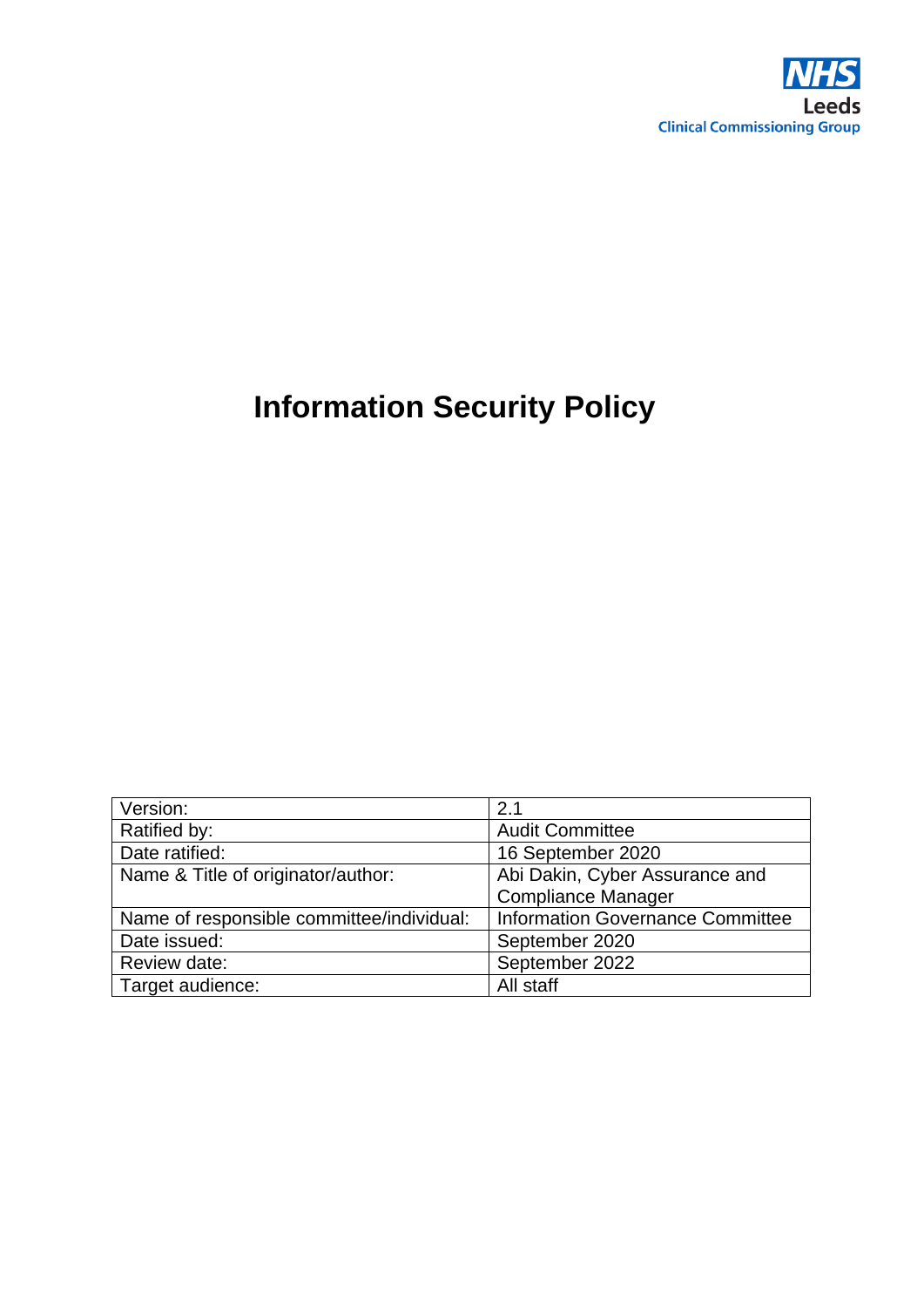#### Executive Summary

This document defines the Information Security Policy for NHS Leeds Clinical Commissioning Group (CCG).

It is intended to set out CCG policy for the protection of the confidentiality, integrity and availability of information assets including hardware, software and data handled by information systems, networks and applications. It also relates to paper-based information assets and verbal communications. The document establishes the security responsibilities of employees, systems and technical controls required to mitigate against risks to data security.

References are provided for other related documentation.

The Information Governance Policy and Management Framework acts as an overarching policy for the core information governance polices. The Information Security Policy is one of those core policies and must be read in conjunction with the overarching Policy. Additionally, procedures to support this policy should also be read in conjunction with the other information governance and security related policies including the Network Security Policy.

#### **Equality Impact Assessment (EIA)**

This document has been assessed, using the EIA toolkit, to ensure consideration has been given to the actual or potential impacts on staff, certain communities or population groups, appropriate action has been taken to mitigate or eliminate the negative impacts and maximise the positive impacts and that the and that the implementation plans are appropriate and proportionate.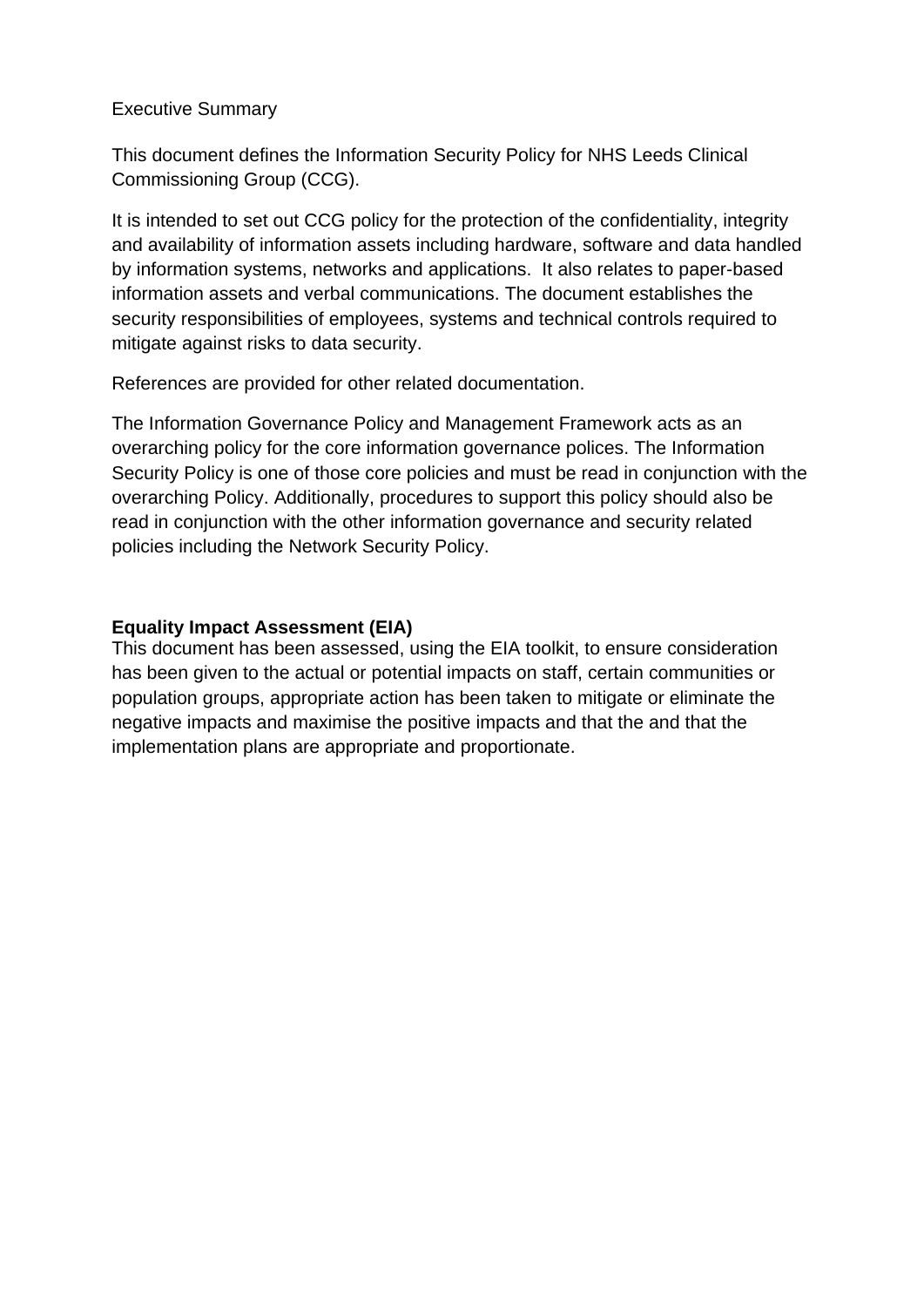# **Contents**

| 1 |                                                                                    |
|---|------------------------------------------------------------------------------------|
| 2 |                                                                                    |
| 3 |                                                                                    |
| 4 |                                                                                    |
| 5 |                                                                                    |
| 6 |                                                                                    |
|   |                                                                                    |
|   |                                                                                    |
|   |                                                                                    |
|   |                                                                                    |
|   |                                                                                    |
|   |                                                                                    |
|   |                                                                                    |
|   |                                                                                    |
|   |                                                                                    |
|   |                                                                                    |
|   |                                                                                    |
|   |                                                                                    |
|   |                                                                                    |
|   |                                                                                    |
|   |                                                                                    |
|   | 6.16 IG requirements for New Processes, Services, Information Systems and Assets 8 |
| 7 |                                                                                    |
| 8 |                                                                                    |
| 9 |                                                                                    |
|   |                                                                                    |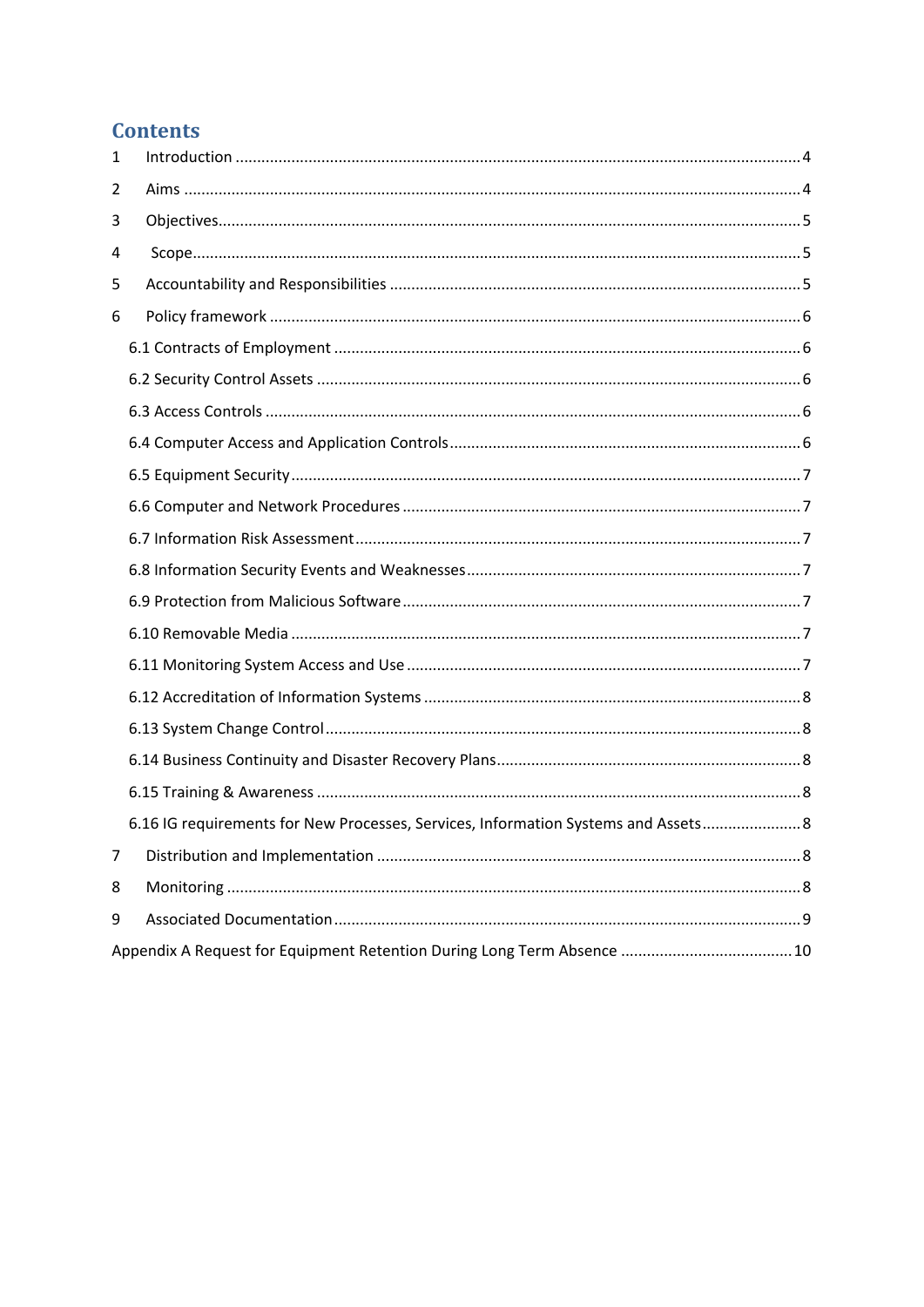#### <span id="page-3-0"></span>**1 Introduction**

NHS Leeds Clinical Commissioning Group (CCG) is a public body, with formation processing as a fundamental part of its purpose. It is important, therefore, that the organisation has a clear and relevant Information Security Policy. This is essential to our compliance with data protection and other legislation and to ensuring that confidentiality is respected.

The purpose of this Information Security policy is to protect, to a consistently high standard, all information assets. The policy covers security which can be applied through technology but perhaps more crucially it encompasses the behaviour of the people who manage information in the line of CCG business.

Information security is about peoples' behaviour in relation to the information they are responsible for, facilitated by the appropriate use of technology. The business benefits of this policy and associated guidance are:

- Assurance that information is being managed securely and in a consistent and corporate way.
- Assurance that the CCG is providing a secure and trusted environment for the management of information used in delivering its business.
- Clarity over the personal responsibilities around information security expected of staff when working on CCG business.
- A strengthened position in the event of any legal action that may be taken against the CCG (assuming the proper application of the policy and compliance with it).
- Demonstration of best practice in information security.
- Assurance that information is accessible only to those authorised to have access.
- Assurance that risks are identified and appropriate controls are implemented and documented.

#### <span id="page-3-1"></span>**2 Aims**

| <b>Confidentiality</b> | Access to Data shall be confined to those  |  |
|------------------------|--------------------------------------------|--|
|                        | with appropriate authority.                |  |
| <b>Integrity</b>       | Information shall be complete and          |  |
|                        | accurate. All systems, assets and          |  |
|                        | networks shall operate correctly,          |  |
|                        | according to specification.                |  |
| <b>Availability</b>    | Information shall be available and         |  |
|                        | delivered to the right person, at the time |  |
|                        | when it is needed.                         |  |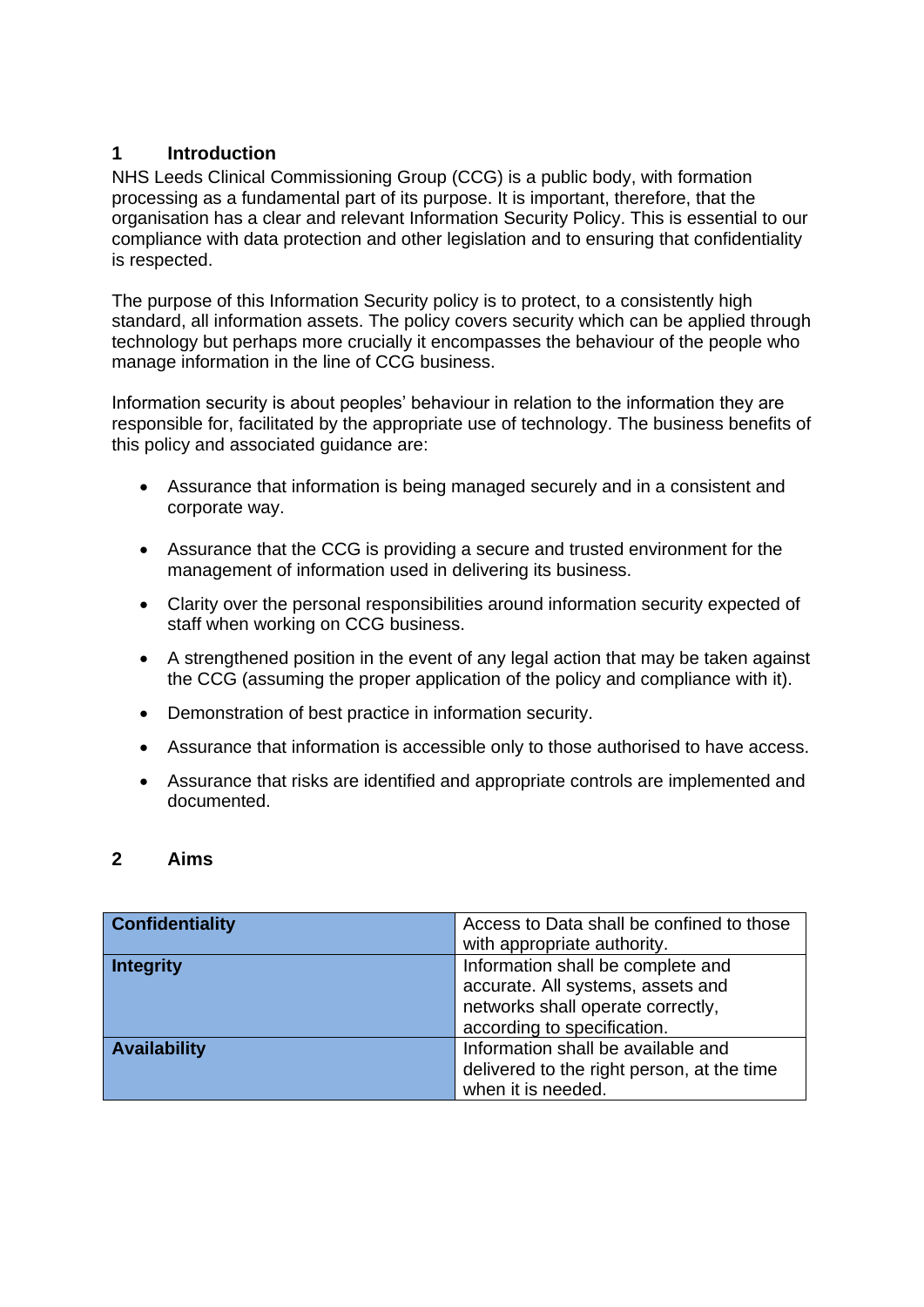## <span id="page-4-0"></span>**3 Objectives**

The objectives of this policy are to establish and maintain the security and confidentiality of information, information systems, applications and networks owned or held by the CCG:

- Ensuring that all members of staff are aware of their roles, responsibilities and accountability and fully comply with the relevant legislation as described in this and other Information Governance policies.
- Working with GPs who share a common Open Service supply partner, to develop collaborative approaches, systems and processes relating to information security.
- Describing the principles of security and explaining how they are implemented in the organisation. Introducing a consistent approach to security, ensuring that all members of staff fully understand their own responsibilities.
- Creating and maintaining within the organisation a level of awareness of the need for Information Security as an integral part of the day to day business.
- Protecting information assets under the control of the organisation.

## <span id="page-4-1"></span>**4 Scope**

This policy must be followed by all staff who works for or on behalf of the CCG including those on temporary or honorary contracts, secondments, volunteers, Governing Body members, students and any staff working on an individual contractor basis or who are employees for an organisation contracted to provide services to the CCG. The policy is applicable to all areas of the organisation and adherence should be included in all contracts for outsourced or shared services. There are no exclusions.

## <span id="page-4-2"></span>**5 Accountability and Responsibilities**

There are a number of key information governance roles and bodies that the CCG needs to have in place as part of its Information Governance Framework, these are:

- Governing Body
- Audit Committee
- Senior Information Risk Owner
- Caldicott Guardian
- Data Protection Officer
- Qualified Cyber Professional
- Information Asset Owners
- Information Asset Administrator
- Heads of Service
- All employees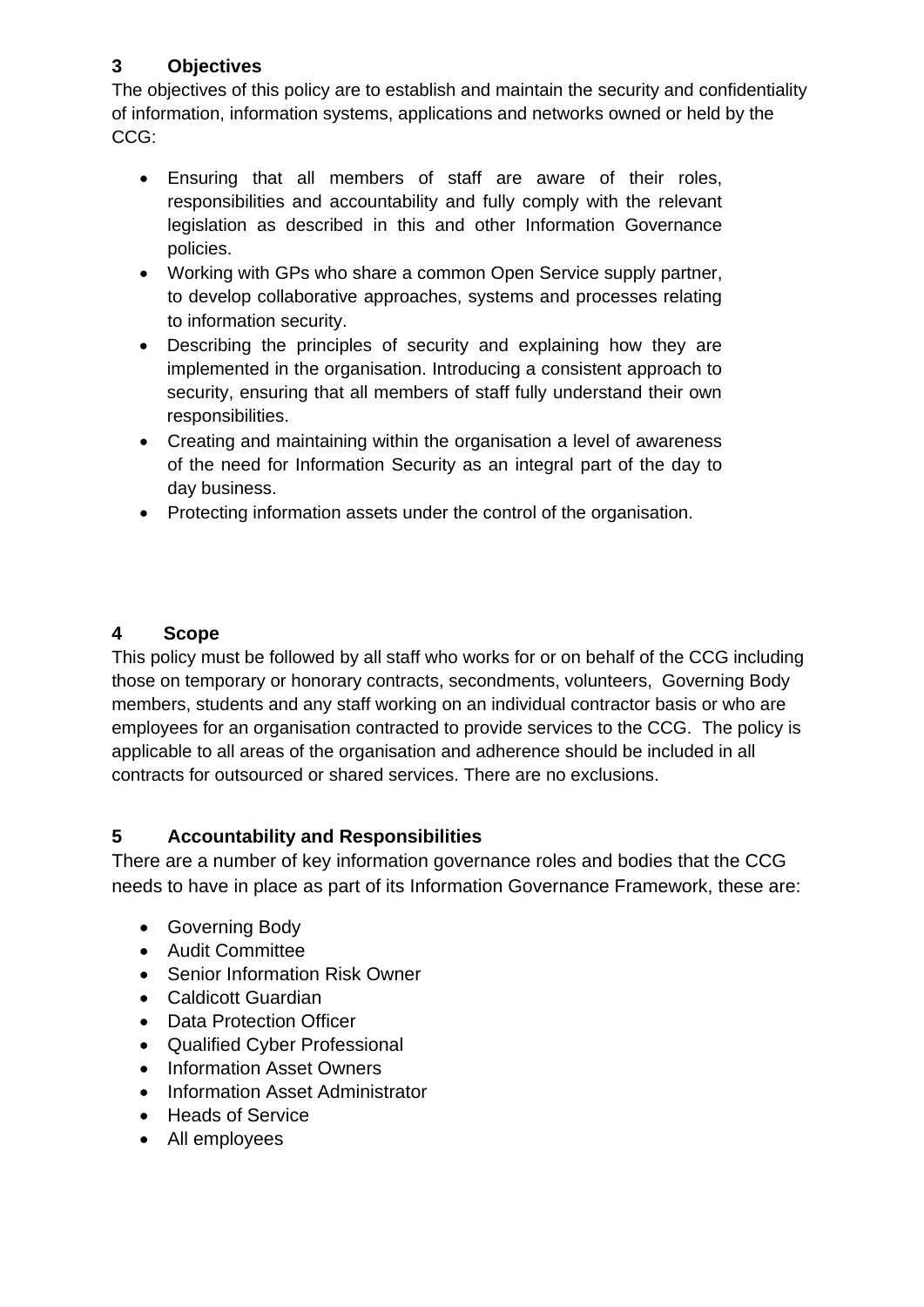The accountability and responsibility are set out in more detail in the Information Governance Policy and Management Framework which must be read in conjunction with this policy.

Contracts with external contractors that allow access to the organisation's information systems must be in operation before access is allowed. These contracts must ensure that the staff or sub-contractors of the external organisation comply with all appropriate security policies.

## <span id="page-5-0"></span>**6 Policy framework**

## <span id="page-5-1"></span>**6.1 Contracts of Employment**

Staff security requirements shall be addressed at the recruitment stage and all contracts of employment shall contain an appropriate confidentiality clause. Information security expectations of staff shall be included within appropriate job definitions and descriptions

#### <span id="page-5-2"></span>**6.2 Security Control Assets**

All IT assets, (hardware, software, application or data) shall have a named Information Asset Owner (IAO) who shall be responsible for the information security of that asset.

It is the responsibility of all Line Managers to secure the return of the assets such as laptops, mobile phones or any other equipment provided by the CCG when the member of staff leaves the CCG or are on long term leave (see Starters, Movers and Leavers guidance). In exceptional circumstances, the Line Manager may apply for long term absentees to retain any CCG equipment during their absence. It is the Manager's responsibility to ensure that equipment is returned on request. See Appendix A Request for Equipment Retention

It is the responsibility of all leavers to comply with this request and should they fail to comply with their responsibilities, the escalation process is outlined in the Starters, Movers and Leavers guidance separately.

#### <span id="page-5-3"></span>**6.3 Access Controls**

Access to information shall be restricted to users who have an authorised business need to access the information and as approved by the relevant IAO.

## <span id="page-5-4"></span>**6.4 Computer Access and Application Controls**

Access to data and system utilities shall be controlled and restricted to those authorised users who have a legitimate business need e.g. systems or database administrators. Authorisation to use an application shall depend on the availability of a license from the supplier.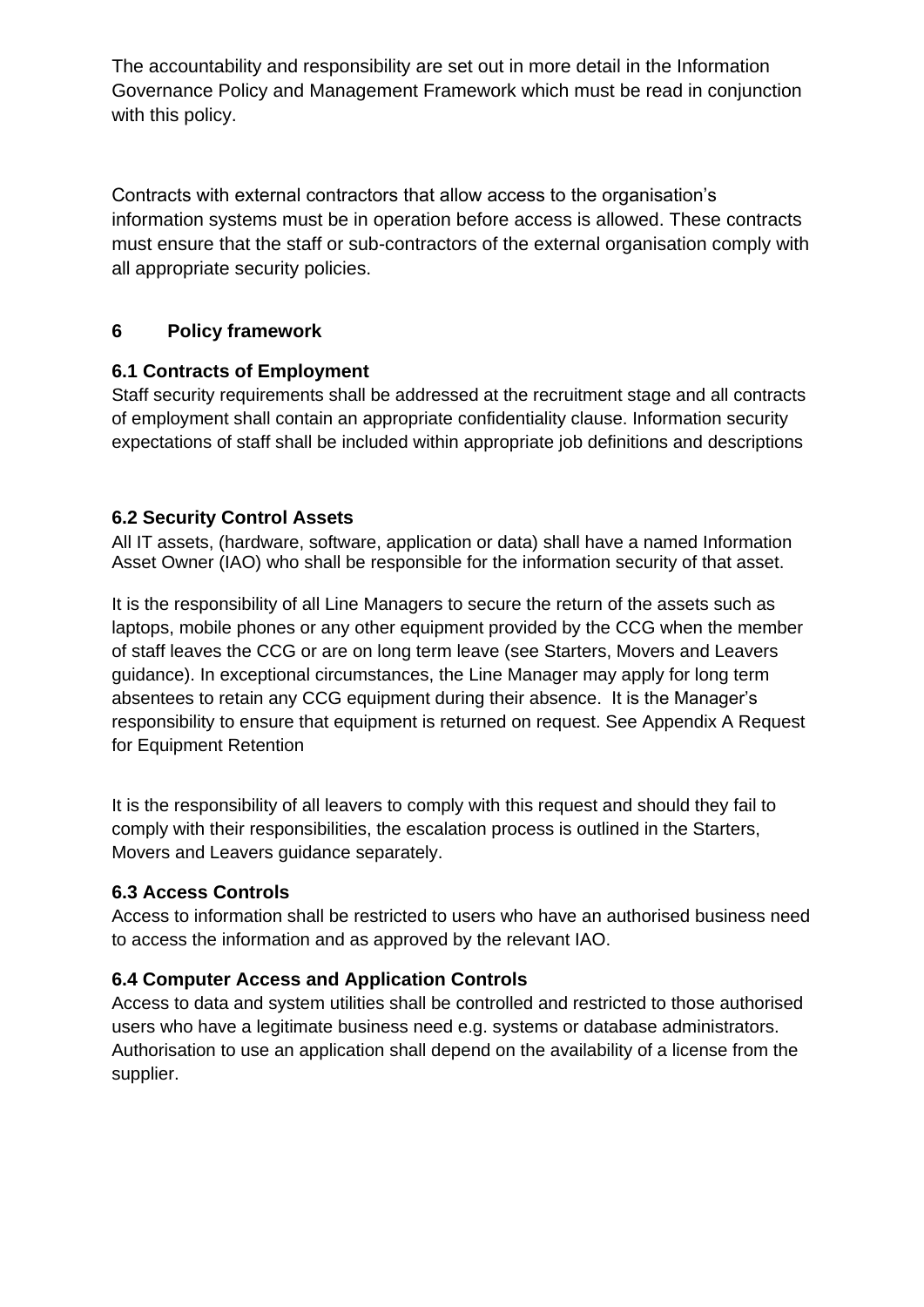#### <span id="page-6-0"></span>**6.5 Equipment Security**

In order to minimise loss of, or damage to, all assets, the IT Team shall ensure that all electronic equipment and assets shall be; identified, registered and physically protected from threats and environmental hazards.

## <span id="page-6-1"></span>**6.6 Computer and Network Procedures**

Management of computers and networks shall be controlled through standard documented procedures. This will also require agreed systems and processes with third party vendors working for and on behalf of the CCG.

## <span id="page-6-2"></span>**6.7 Information Risk Assessment**

All information assets will be identified and assigned an Information Asset Owner (IAO).IAO's shall ensure that information risk assessments are performed at least annually,following guidance from the Senior Information Risk Owner (SIRO). IAO's shall submit the risk assessment results and associated mitigation plans to the SIRO for review.

Please see the Information Asset Owners Guidance for further information.

## <span id="page-6-3"></span>**6.8 Information Security Events and Weaknesses**

All CCG information security events, near misses, and suspected weaknesses are to be reported on Datix and to the Information Governance team. All adverse incidents shall be reported to the CCG DPO. The Information Security Incident Reporting procedures must be complied with.

#### <span id="page-6-4"></span>**6.9 Protection from Malicious Software**

The organisation and its IT service providers shall use software countermeasures and management procedures to protect itself against the threat of malicious software. All staff shall be expected to co-operate fully with this policy. Users shall not install software on the organisation's property without permission from the IT Manager or Head of IT & and Business Change. Users breaching this requirement may be subject to disciplinary action.

#### <span id="page-6-5"></span>**6.10 Removable Media**

The CCG IT systems automatically encrypt removable media. Removable media that contain software require the approval of the Head of IT & and Business Change before they may be used on CCG systems. Users breaching this requirement may be subject to disciplinary action.

## <span id="page-6-6"></span>**6.11 Monitoring System Access and Use**

An audit trail of system access and staff data use shall be maintained and reviewed on a regular basis. The CCG will put in place routines to regularly audit compliance with this and other policies. In addition it reserves the right to monitor activity where it suspects that there has been a breach of policy.

Any monitoring will be undertaken in accordance with the above act and the Human Rights Act and any other applicable law.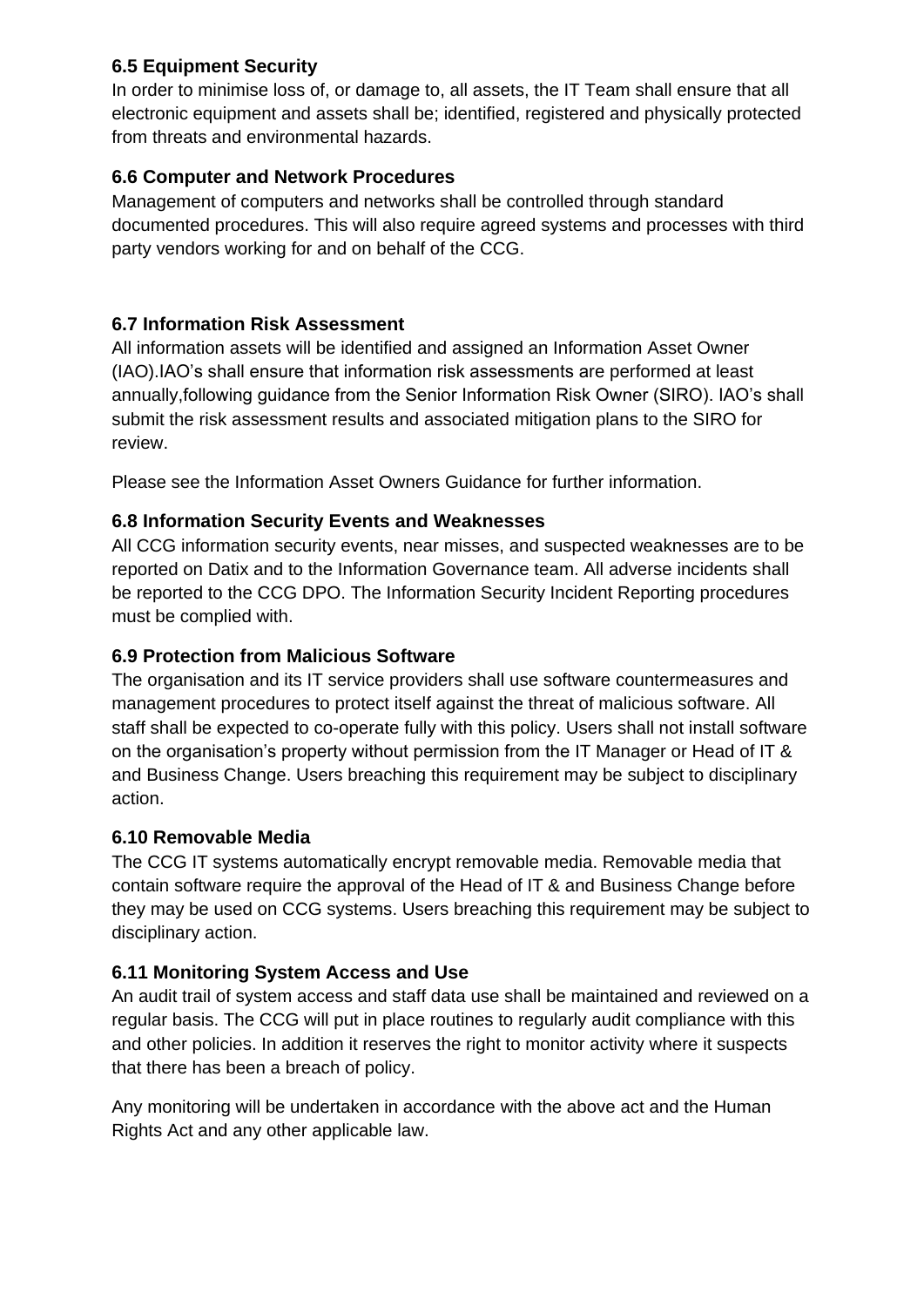#### <span id="page-7-0"></span>**6.12 Accreditation of Information Systems**

The CCG shall ensure that all new information systems, applications and networks include a System Level Security Policy (SLSP) and are approved by the DPO/SIRO before they commence operation.

## <span id="page-7-1"></span>**6.13 System Change Control**

Changes to information systems, applications or networks shall be reviewed and approved by the IT Manager.

## <span id="page-7-2"></span>**6.14 Business Continuity and Disaster Recovery Plans**

The CCG will implement a business continuity and disaster recovery plans. Business Impact Analysis will be undertaken in all areas of the organisation. Business continuity plans will be put into place to ensure the continuity of prioritised activities in the event of a significant or major incident.

The SIRO has a responsibility to ensure that appropriate disaster recovery plans are in place for all priority applications, systems and networks and that these plans are reviewed and tested on a regular basis.

## <span id="page-7-3"></span>**6.15 Training & Awareness**

Data Security and Protection training is mandatory and all staff are required to complete annual on-line or face to face workshop Data Security Awareness training.

## <span id="page-7-4"></span>**6.16 IG requirements for New Processes, Services, Information Systems and Assets**

The IG requirements for New Processes, Services, Information Systems and Assets procedure must be complied with when:

- A new process is to be established that involves processing of personal data (data relating to individuals);
- Changes are to be made to an existing process that involves the processing of personal data;
- Procuring a new information system which processes personal data, or the licensing of a third-party system that hosts and or processes personal data;

Introducing any new technology that uses or processes personal data in any way.

# <span id="page-7-5"></span>**7 Distribution and Implementation**

This document will be made available to all Staff via the CCG internet site. Notification will be sent via regular communications / bulletins arrangements to all staff.A link to this document will be provided from the Information Governance intranet site.

## <span id="page-7-6"></span>**8 Monitoring**

Compliance with the policies and procedures laid down in this document will be monitored via the Information Governance Team.

The Cyber Assurance and Compliance Manager is responsible for the monitoring, revision and updating of this document on a 3 yearly basis or sooner if the need arises.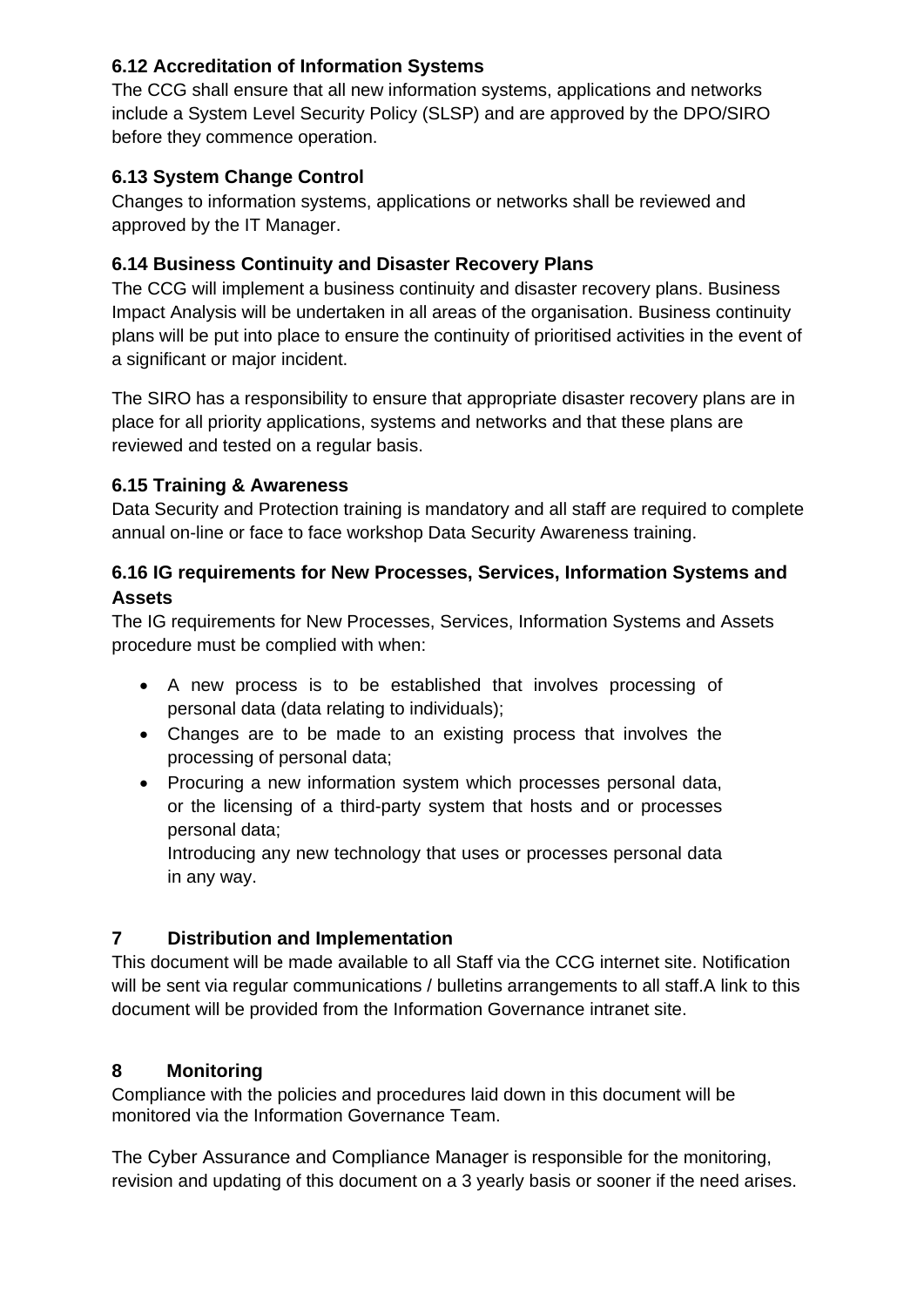#### <span id="page-8-0"></span>**9 Associated Documentation**

This policy should be read in conjunction with:

- Confidentiality and Data Protection Policy
- Information Governance Strategy
- Information Governance Policy and Management Framework
- Freedom of Information Act and Environmental Information Regulations Policy
- Records Management Policy
- Mobile Working Policy
- Network Security Policy
- Risk Management Policy
- Incident Reporting Policy
- **•** Business Continuity Plan
- Anti-Fraud and Bribery Policy
- Whistle Blowing Policy
- Internet and Email Policies and Procedures

#### **10 References**

- The Data Protection Act (2018)
- The General Data Protection Regulation
- The Computer Misuse Act (1990)
- The Health and Safety at Work Act (1974)
- Human Rights Act (1998)
- Regulation of Investigatory Powers Act (2000)
- Freedom of Information Act (2000)
- Health & Social Care Act (2012

Policy Consultation Process:

| Title of document                                        | <b>Information Security</b>                 |
|----------------------------------------------------------|---------------------------------------------|
| Author                                                   | Abi Dakin                                   |
| New / Revised document                                   | $New - adopted from$<br><b>NHSE</b>         |
| List of persons involved in the consultation<br>process: | Members of the<br><b>IG/BI/IT Committee</b> |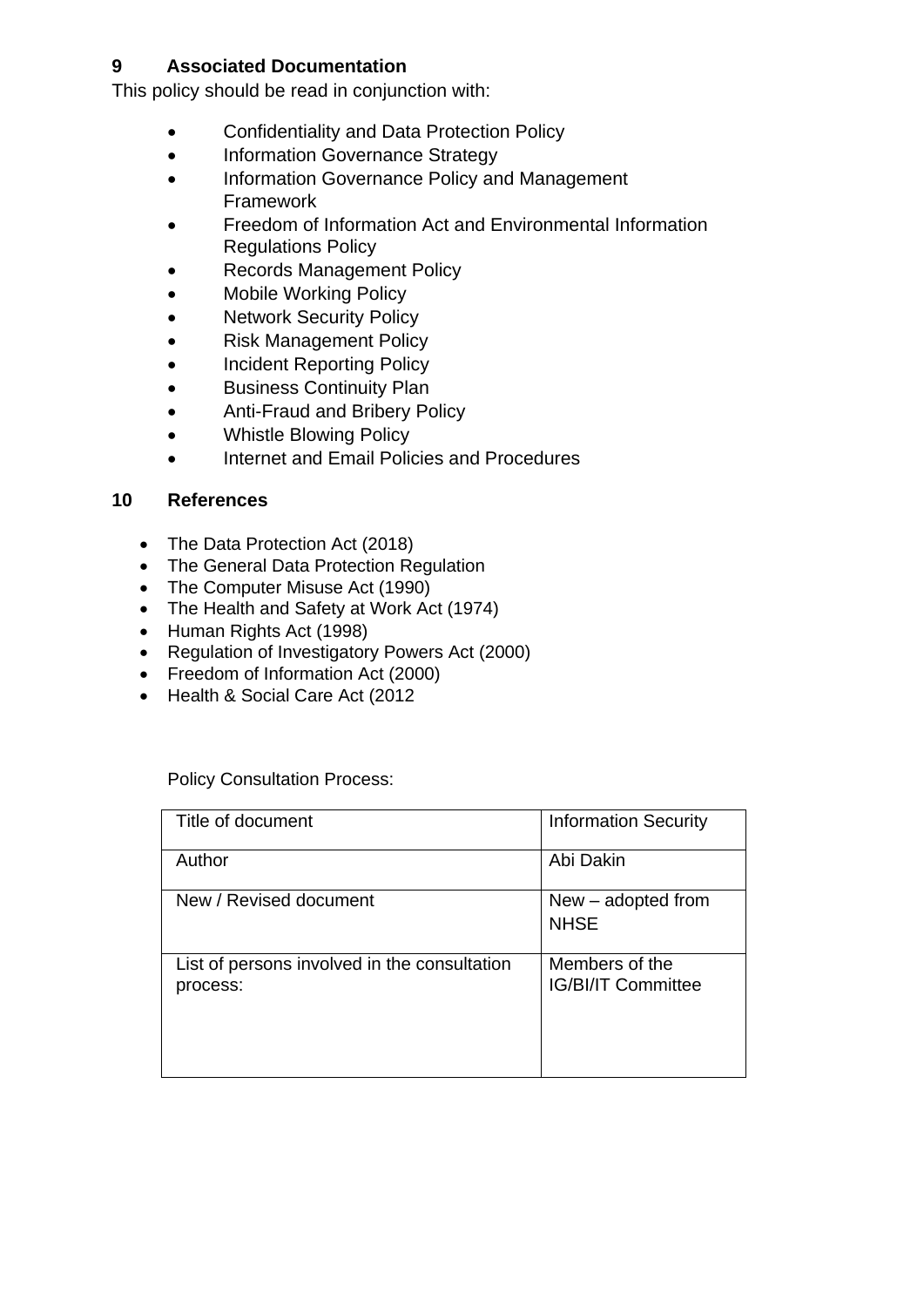

#### <span id="page-9-0"></span>**Request for Equipment Retention During Long Term Absences**

In exceptional circumstances a member of staff who is expected to be on long term absence (more than 28 days); the manager may request that they retain any equipment that has been provided by the CCG. It is the manager's responsibility to ensure that any equipment is returned on request.

This form should be completed and returned to **Leedsccg.gpit@nhs.net.** 

| <b>User Details</b>                                               |  |
|-------------------------------------------------------------------|--|
| Mr/Mrs/Ms/Dr Forename<br>Surname                                  |  |
| Work Tel<br>Job Title                                             |  |
| <b>Location Details</b>                                           |  |
|                                                                   |  |
| Site<br>ie WIRA, Merrion                                          |  |
| Department & Team                                                 |  |
| <b>Equipment to be retained:</b>                                  |  |
|                                                                   |  |
| Yes $\Box$ No $\Box$ Please provide Asset number<br>Laptop        |  |
| Mobile Phone Yes $\Box$ No $\Box$ Please provide telephone number |  |
| Yes $\Box$ No $\Box$<br>Monitor                                   |  |
| Keyboard<br>Yes $\Box$ No $\Box$                                  |  |
| Yes $\Box$ No $\Box$<br>Mouse                                     |  |
|                                                                   |  |
| Other:                                                            |  |